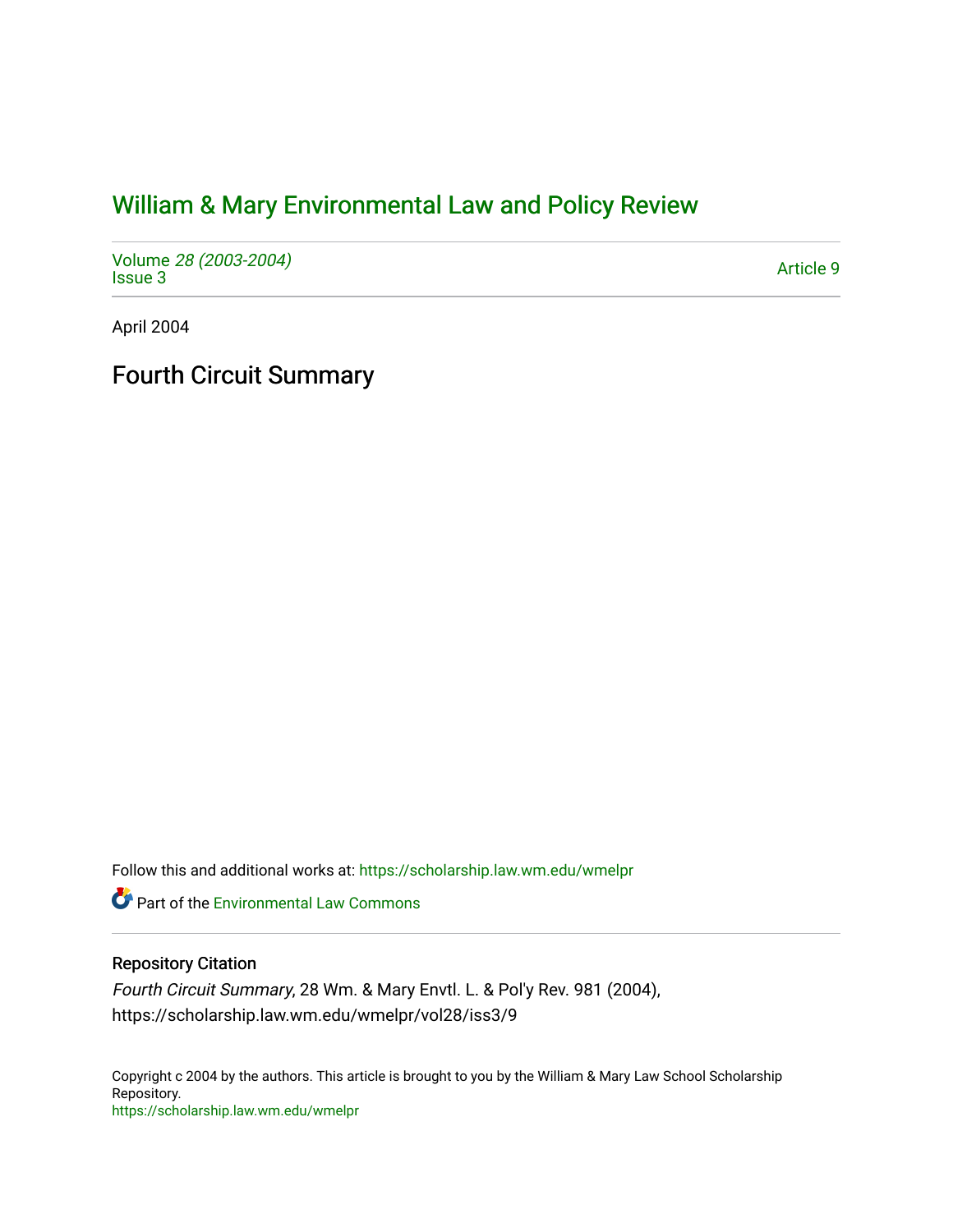## **FOURTH CIRCUIT SUMMARY**

*The Fourth Circuit Summary, published at least once each year, provides synopses of important recent environmental decisions decided by the United States Court ofAppeals for the Fourth Circuit. The summary does not cover every environmental decision of the Fourth Circuit, but only those cases that the editors believe to be of the most interest to subscribers.*

#### **CLEAN WATER ACT**

**UNITED STATES** V. **DEATON 332 F.3D 698 (4TH** CIR. **2003)**

Since **1989,** the Deatons have owned a twelve-acre parcel of land in the middle of the Delmarva Peninsula, which separates the Chesapeake Bay from the Atlantic Ocean. The Deatons' intention was to develop the land as small, five-lot subdivisions. However, the land's development was difficult due to poor drainage and water accumulation. The drainage problem prompted the Wicomico County Health Department to deny the Deatons' application for a sewage disposal permit. **A** United States Soil Conservation technician advised the Deatons that part of this land contained non-tidal wetlands, thus requiring a United States Army Corps of Engineers ("the Corps") permit before any ditches were dug. Disregarding this advice, the Deatons, in an attempt to remedy the drainage problem, dug a 1,100-foot ditch that crossed the areas identified as wetlands. The ditch runs along a paved county road and the dirt from the ditch was piled to the sides, a practice called sidecasting.

This ditch has been the focus of the controversy. There is disagreement as to how much water flows through the ditch and how consistent the flow is, but the parties agree that water entering the ditch takes a twisting, thirtytwo mile course and ends up in the Chesapeake Bay. The water from the Deatons' ditch drains into a culvert that passes under the road, through two different creeks, and ultimately drains into the Wicomico River and the Chesapeake Bay.

The Corps learned about the Deatons' ditch in July 1990 and issued a stop-work order, stating that the ditch put the Deatons in violation of  $\S 404(a)$ of the Clean Water Act, 33 U.S.C § 1344 (1972), ("CWA") by virtue of their placement of fill material. The Corps' position was that no further work could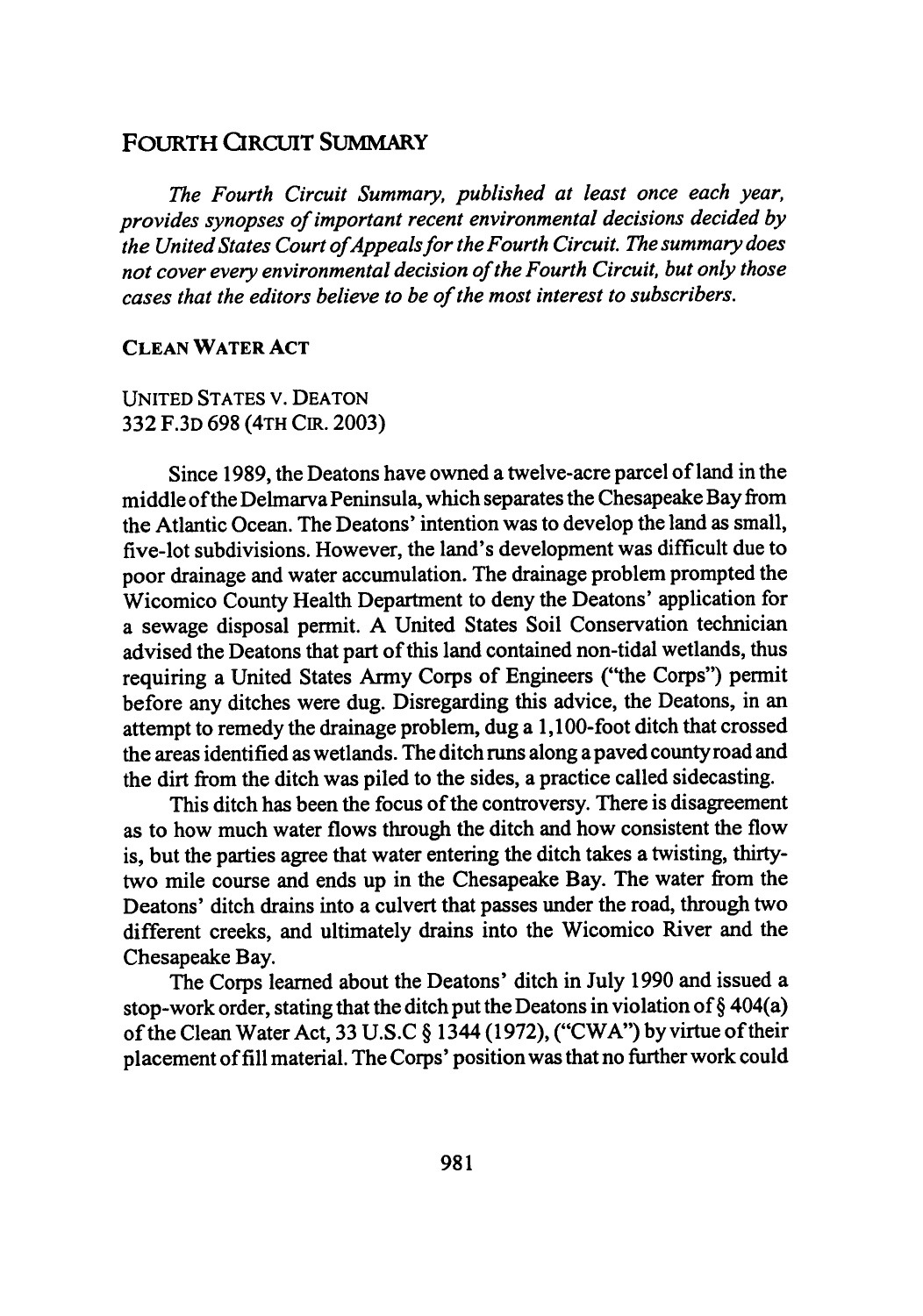be done without a permit. Negotiations followed but were ultimately unsuccessful.

The federal government filed a civil complaint in 1995 alleging that the Deatons violated CWA **by** discharging fill material into regulated wetlands without a permit. The district court found that the practice of sidecasting did not constitute a discharge of pollutants under CWA and granted summary judgment in favor of the Deatons. The Fourth Circuit Court of Appeals reversed and remanded in *United States v. Deaton,* 209 F.3d 331, **337** (4th Cir. 2000).

Soon after the remand, the United States Supreme Court decided *Solid Waste Agency of Northern Cook County v. United States Army Corps of* Engineers *("SWANCC'),* **531 U.S.** 159 (2001). *SWANCCheld* that the Corps had exceeded its statutory jurisdiction under CWA through its Migratory Bird Rule, 51 Fed. Reg. 41,217 (Nov. 13, 1986). In response to this holding, the Deatons filed a motion asking the district court to reconsider CWA jurisdiction in their case. They argued that, under *SWANCC,* CWA did not extend to the ditch, and even if it did, its extension that far would violate the Commerce Clause. The district court denied the motion, holding that the wetlands were adjacent to the ditch, which is a tributary of navigable waters; that *SWANCC* does not bar CWA jurisdiction in light of the hydrologic connection between the wetlands and navigable waters; and that protecting the Deatons' wetlands was reasonably related to Congress' authority under the Commerce Clause to protect navigable waters as channels of commerce. A remediation order was issued to the Deatons, which required them to restore their land to its pre-violation condition. The Deatons appealed.

It is undisputed that the Deatons' wetlands are adjacent to the roadside ditch. The court therefore focused on whether the Corps' jurisdiction extended to the ditch. The Deatons argued that the Corps' tributaries regulation pushed the bounds of the Commerce Clause and thereby raised a serious constitutional question. Because Congress did not clearly intend to reach tributaries so remote from navigable waters, they argued that the court should find the Corps' actions were unauthorized under CWA. Alternatively, the Deatons argued that even if the regulation was authorized by Congress, it should be invalidated for exceeding Congress' power under the Commerce Clause.

The court found that there was no constitutional question serious enough to require setting aside the Corps' regulation. Navigable waters are subject to the Commerce Clause by virtue of their being a channel of interstate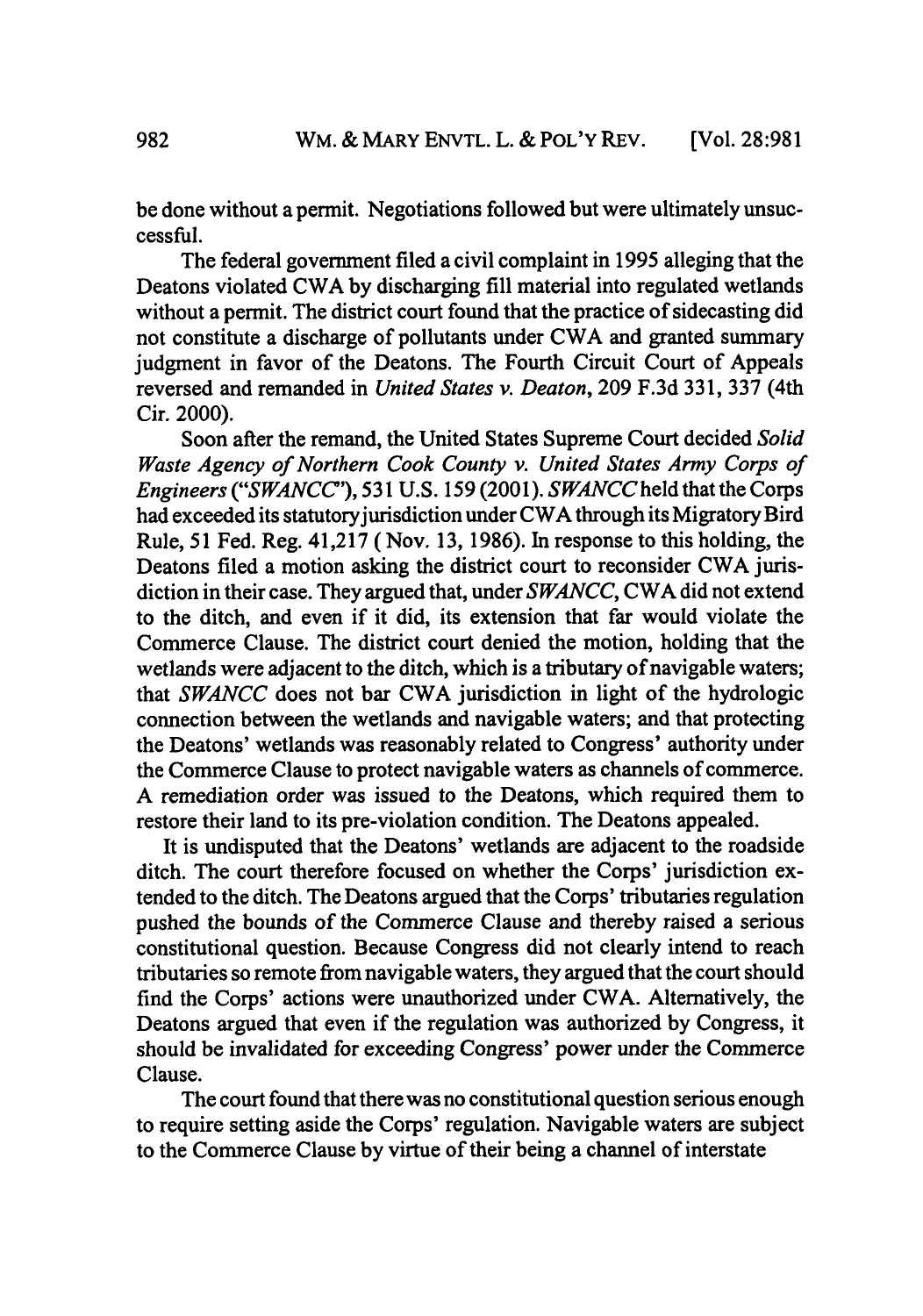commerce. Citing *Caminetti v. United States,* 242 **U.S.** 470 (1917), which upheld the Mann Act's criminalization of the interstate transport of women for immoral purposes, the court affirmed the theory that Congress may regulate such channels for a variety of purposes, which need not be strictly economic. The court held that the Commerce Clause gives no less power to Congress to regulate navigable waters than it does to other channels of interstate commerce, such as highways. It also held that Congress possesses the authority to regulate non-navigable waters when such regulation is necessary to achieve legitimate Congressional goals concerning the protection of navigable waters.

As the court found that the Commerce Clause may reach to nonnavigable waters such as the Deatons', it also found that Congress may delegate this power to the Corps, save only that it provide an intelligible principle to guide the Corps' discretion. The court found this principle in the purpose of CWA "to restore and maintain the chemical, physical, and biological integrity of the Nation's waters." 33 U.S.C § 1251(a) (2000). The clear authority of Congress to delegate and the Corps to regulate non-navigable tributaries of navigable waters made it clear that such regulation did not invade an area of authority reserved to the states; thus it did not offend the federal-state balance.

The Deatons' final argument was that, even in the absence of constitutional problems, neither CWA nor the Corps' regulations extended all the way to their ditch. They argued that the ditch was not a tributary as defined in 33 C.F.R. § 328.3(a)(5) (1993) or, even if it was, such an interpretation of CWA would be unreasonable.

The court performed a *Chevron U.S.A. v. Natural Resources Defense Council* analysis. 467 U.S. 837 (1984). The court first found that the term "waters of the United States," as used in CWA was sufficiently ambiguous to allow the Corps discretion to determine what waters were covered within the range permitted by *SWANCC.* Next, because there was a dispute over the interpretation of the regulation defining tributary, the Agency's interpretation was to be given controlling weight unless the interpretation was plainly erroneous or inconsistent with the regulation. The court found that the word "tributary" as commonly defined was ambiguous enough to allow the Corps to interpret it, and that the Corps' interpretation was not plainly erroneous or inconsistent with the regulation. The court found nothing to indicate that it should not extend *Chevron* deference to the regulation in question. In addition, the court found a nexus between navigable waters and their non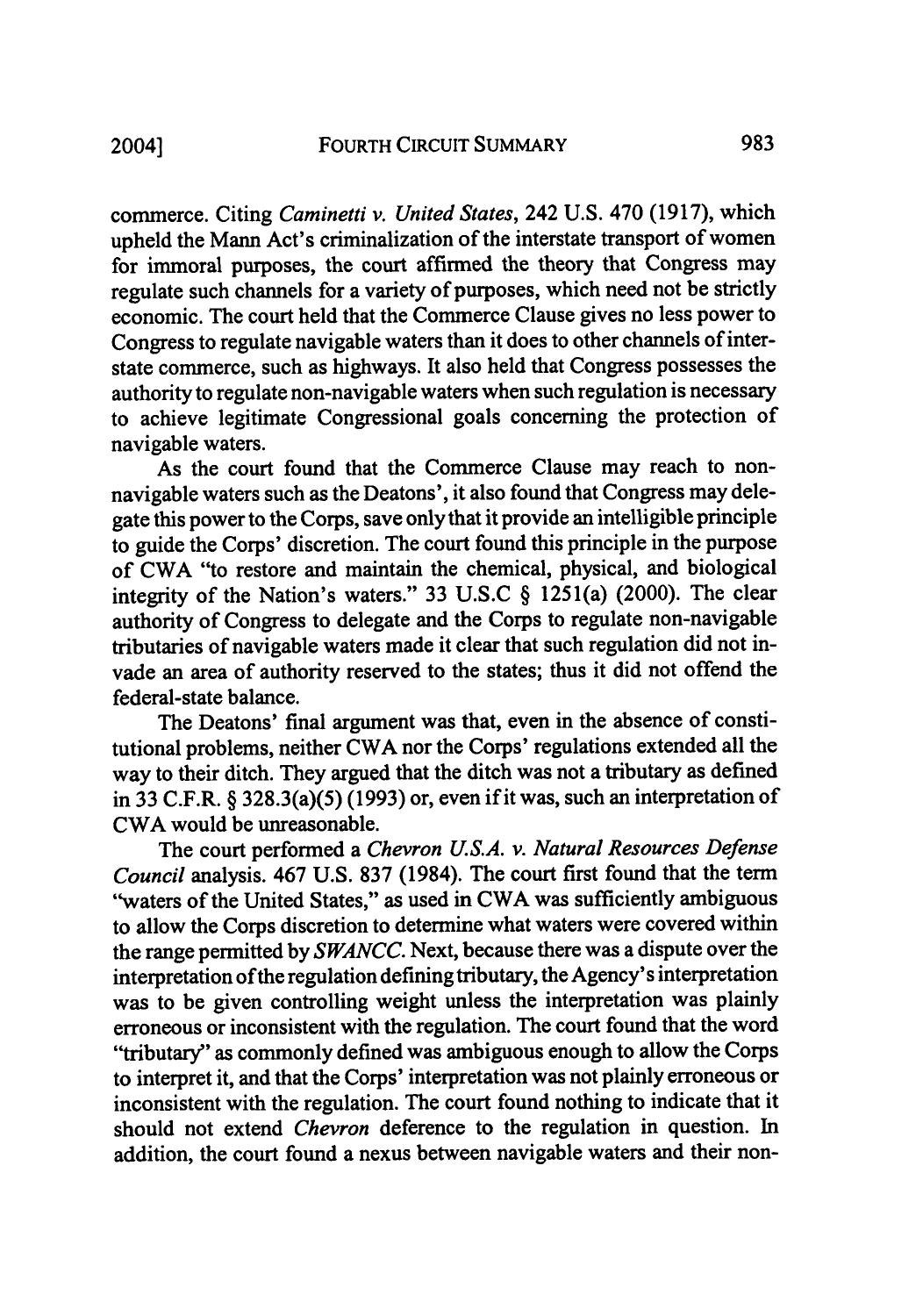navigable tributaries. Hence the court ruled that the regulation and its interpretation by the Corps were reasonable and deferred to them.

The Deatons challenged the remediation order, which the court reviewed for abuse of discretion. The court considered three factors: whether the order would "confer maximum environmental benefits," whether it was "achievable as a practical matter," and whether it would achieve "an equitable relationship to the degree and kind of wrong it is intended to remedy." 332 U.S. at 714 (citing *United States v. Cumberland Farms of Conn., Inc.,* 826 F.2d 1151, 1164 (1 st Cir. 1987)). The court found that the district judge, while not considering these factors individually, generally covered them. The Deatons' proposal to remove the dirt rather than filling the ditch would give them the benefit of their violation of CWA. The remediation order was therefore not an abuse of discretion and was upheld. This makes *Deaton* an important case because it is divergent from other federal opinions which hold only those wetlands bordering navigable water to be under the realm of CWA.

### TREACY v. NEWDUNN ASSOCIATES, LLP 344 F.3D 407 (4TH CIR. 2003)

Newdunn Associates purchased forty-three acres of land in Newport News, Virginia in 1978. Thirty-eight of these acres are wetlands, as defined by the United States Army Corps of Engineers. Until Interstate Highway 64 ("1-64") was constructed, the Newdunn wetlands had a hydrologic relationship with Stony Run, a navigable waterway-in-fact. The Newdunn wetlands currently remain connected to Stony Run via a network of natural streams and manmade ditches paralleling and crossing beneath 1-64.

After *Solid Waste Agency ofNorthern Cook County v United States,* 531 U.S. 159 (2001), Newdunn informed the Corps that it no longer believed that the Corps had jurisdiction over the Newdunn property and began filling its wetlands without obtaining a permit. The Corps initiated an enforcement action in July 2001 in federal district court, alleging a violation of CWA. The Virginia State Water Control Board ("Board") issued an Emergency Special Order demanding that Newdunn cease its stumping and grading activities on its property based on the same activities that the Corps objected to. Newdunn ignored the order, and the Board filed a civil enforcement action in state court based on state law. Newdunn removed the Board's case to federal court. The Board moved to remand, based upon the federal court's lack of jurisdiction.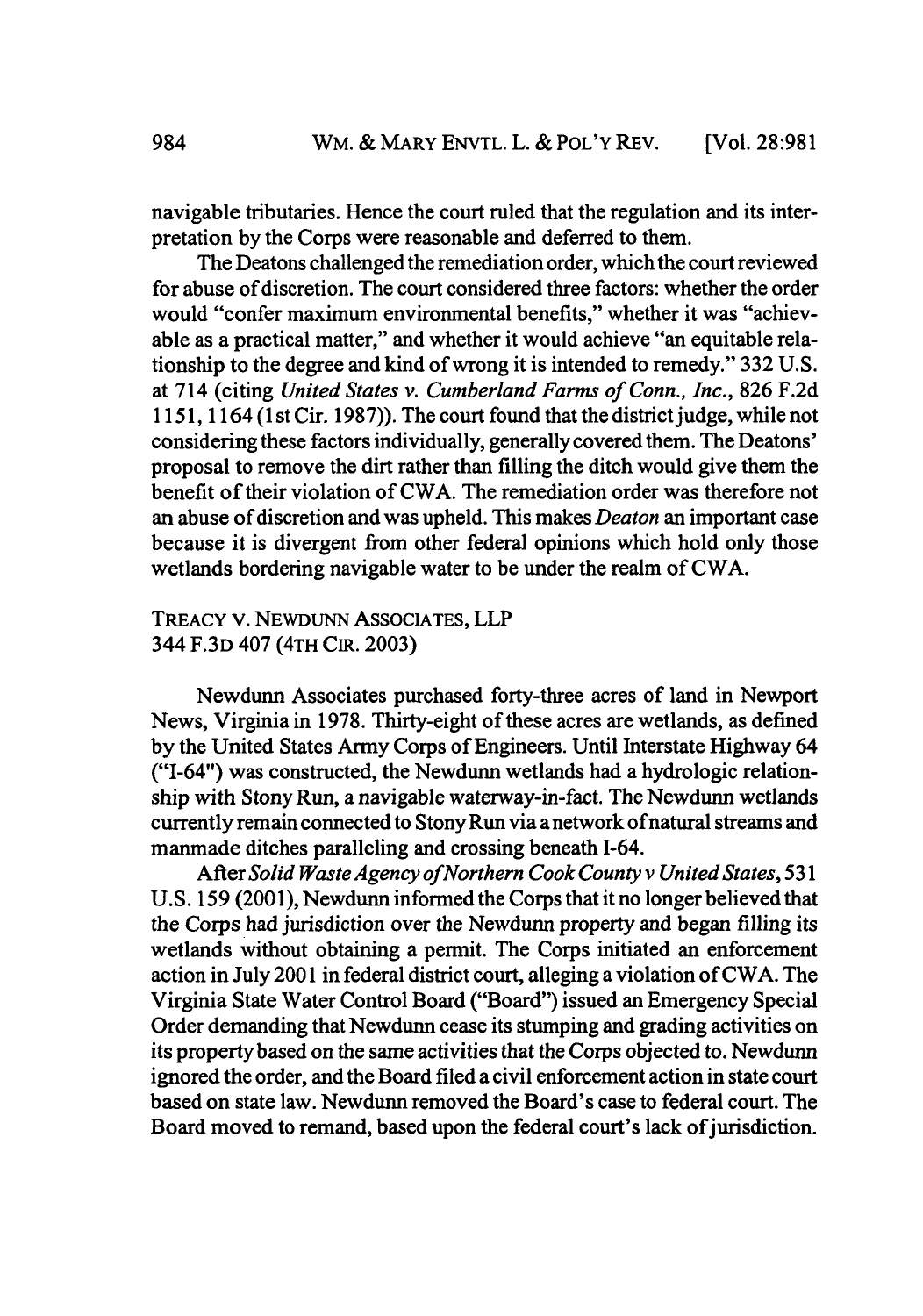The Board's motion was denied, the two cases were consolidated, and a bench trial was held in March 2002.

The trial court found that the Corps had exceeded Congress' grant of authority under CWA. In the state case, the trial court found that Virginia also lacked jurisdiction because the authority of the Board was coextensive with that of the Corps and, because the Corps lacked jurisdiction, so did the Board.

The Court of Appeals first determined whether the district court had subject matter jurisdiction over the Board's state-based enforcement action. Where state law creates a cause of action, federal question jurisdiction is only available where there is "some substantial disputed question of federal law [that] is a necessary element of one of the well-pleaded state claims." *Franchise Tax Bd. v. Constr. Laborers Vacation Trust,* 463 U.S. **1, 13** (1983). To be necessary and disputed, the "vindication of a right under state law [must] necessarily turn[] on some construction of state law." 463 **U.S.** at **9.**

The definition of "wetlands" in both the Virginia state statute and the Corps regulations are identical. The district court used the mirrored language to conclude that the jurisdiction of the Corps and the Board were the same. The Court of Appeals, however, held that the shared "scientific" definition of wetlands could be distinguished from its "jurisdictional" definition. Because all parties conceded that the Newdunn wetlands met the shared scientific definition, there could be no disputed federal question based on Virginia's decision to match its definition to the federal one. The Newdunn property contained wetlands; thus the only question was whether they were within the jurisdiction of the Board, a question that could only be answered **by** reference exclusively to state law. The court therefore lacked jurisdiction over the Board's action, and remanded the state enforcement action back to state court.

The only outstanding issue requiring resolution became the Corps' civil enforcement action based on CWA. The court reviewed cases that showed the jurisdiction of the Corps extending to non-navigable waters having a hydrologic connection to navigable ones. The court read *SWANCC* as not challenging those holdings, but rather as holding that Congress never intended for CWA to extend to intrastate, non-navigable waters without any connection to navigable waters. This reading was a rejection of the Corps argument that its jurisdiction was equal with the power granted **by** the Commerce Clause, because such an interpretation would have read "navigable waters' completely out of the statute." 344 F.3d 415, n.5. CWA deals with navigable waters, not the outer limits of the Commerce Clause.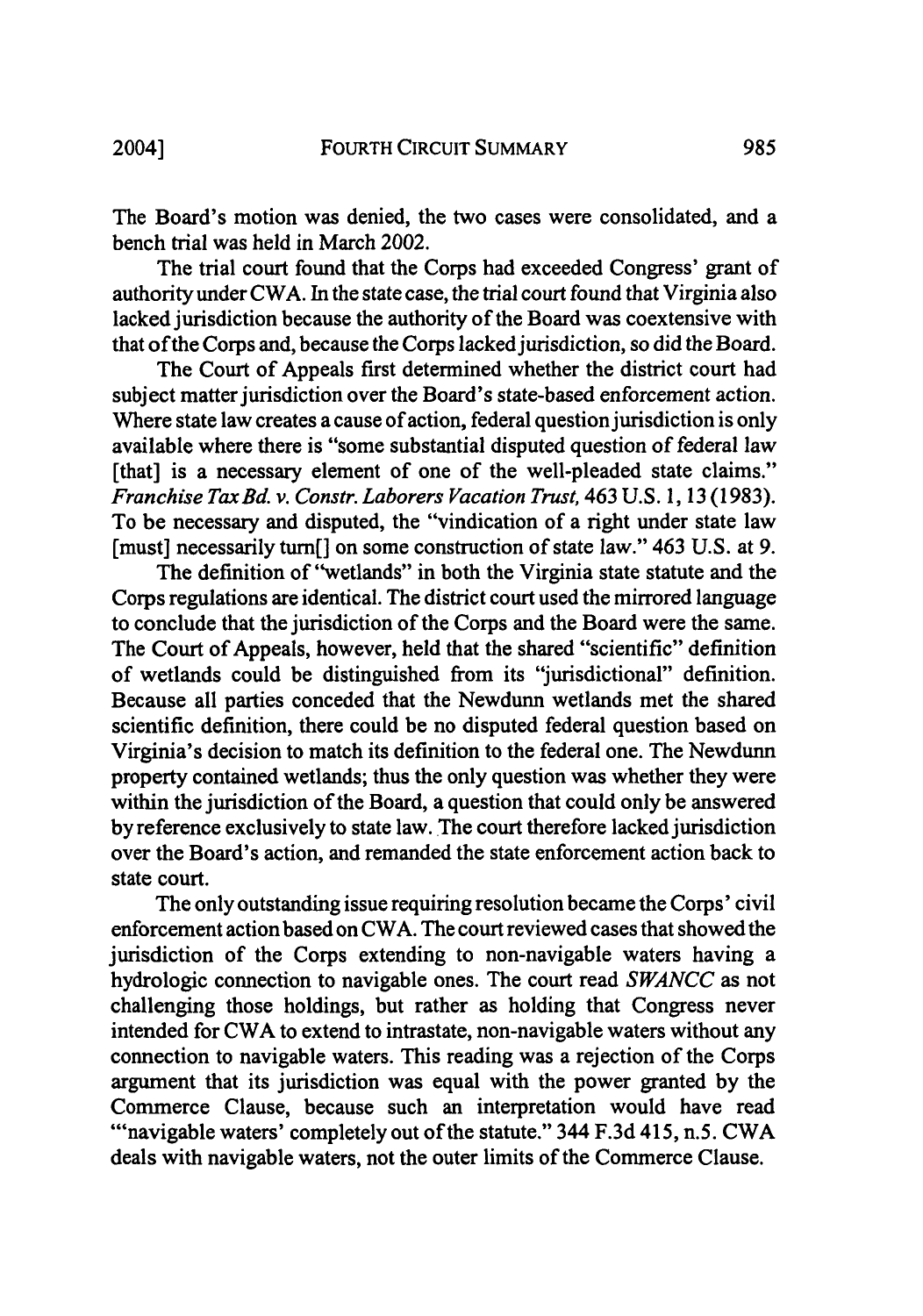Citing the *Deaton* decision discussed *supra,* the court upheld the Corps' exercise of jurisdiction over the Newdunn wetlands. It rejected Newdunn's argument that, because the 1-64 culvert was manmade, it could not be considered a tributary. The court found the distinction irrelevant, in light of the fact that pollutants from either would have the same effect. The court noted that the purpose of CWA would be thwarted if human alteration alone could remove a waterway from Corps jurisdiction. The court then remanded the case for further proceedings. This opinion is important because it more clearly defined the Fourth Circuit's position on whether a junction between wetlands and a navigable water source forces the wetland to fall under the CWA.

## AMERICAN CANOE ASSOCIATION, **INC.** V. MURPHY FARMS, INC. 326 F.3D 505 (4TH CIR. 2003)

For the second time, this case made its way to the Court of Appeals. Murphy Farms ran a series of hog farms in North Carolina. These farms share a waste system composed of lagoons, into which waste is pumped. The waste is then sent through a system of pipes and sprayed onto fields as fertilizer.

The farms were operated under a North Carolina Department of Environment and Natural Resources Animal Waste Management Plan, which prohibited the discharge of animal waste into surface water. Murphy Farms did not seek a federal National Pollution Discharge Elimination System ("NPDES") permit. On two separate occasions prior to the commencement of the initial litigation, there were unauthorized discharges of animal waste into United States waters as a result of runoff from the sprayed field. Plaintiffs, a coalition of environmental groups, filed suit under the citizen-suit provision of CWA. The district court granted Plaintiffs' motion for a preliminary injunction requiring Murphy Farms to seek a NPDES permit and also partial summary judgment on the claim that Murphy Farms violated CWA. Murphy Farms appealed. The Court of Appeals declined to review the partial summary judgment and remanded the case for a mootness determination. The parties then entered into a consent decree conditioned upon plaintiffs' success on motions related standing and jurisdiction under CWA's citizen-suit provision. The district court denied Murphy Farms' motions and entered final judgment. Murphy Farms appealed again.

After determining that the consent decree allowed the appeal, the court then turned to the district court's denial of a motion to reconsider its judg-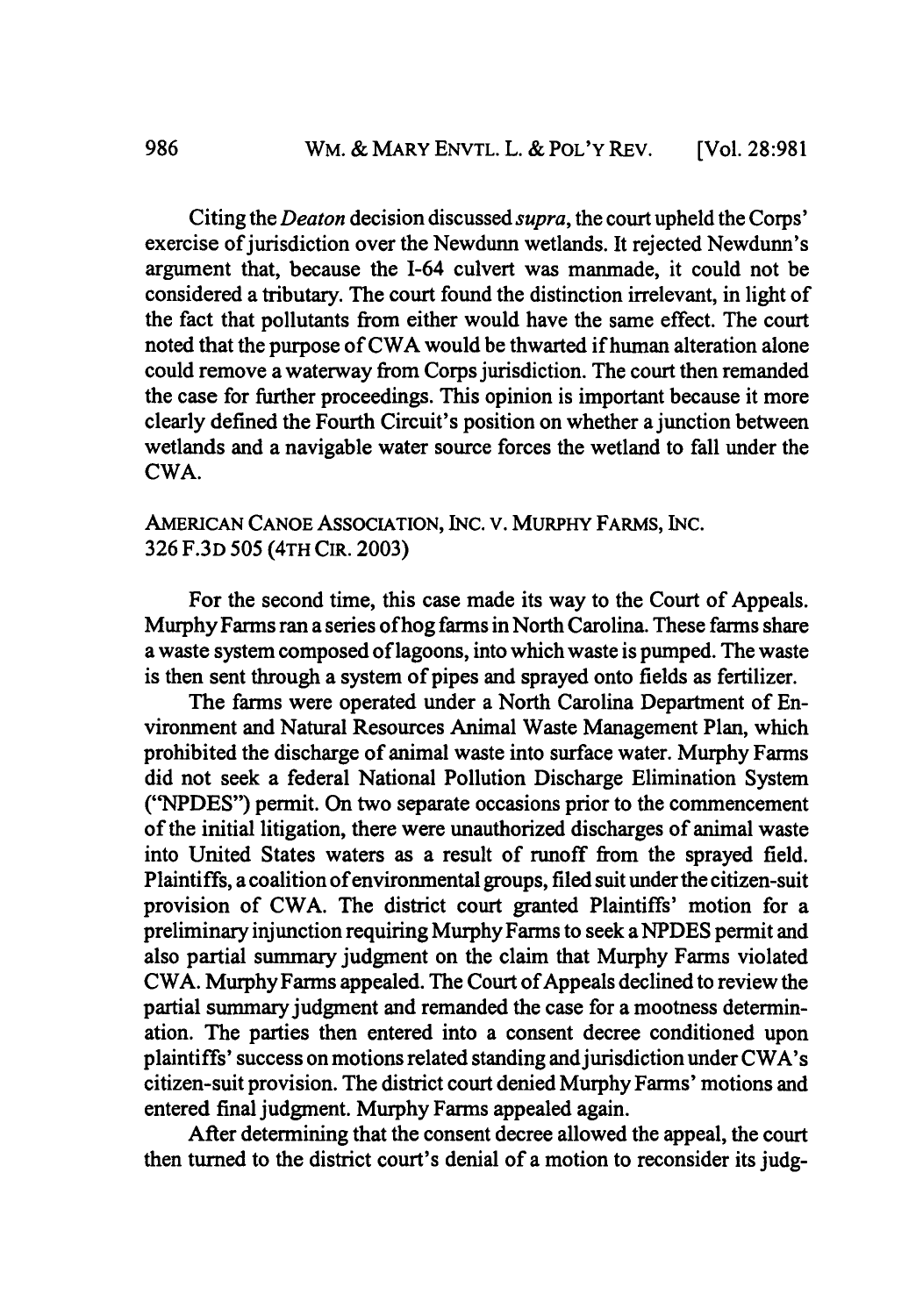ment that plaintiffs had standing. While the district court characterized its decision as a declaratory judgment, the Court of Appeals held that it was actually a grant of partial summary judgment. Due to the overwhelming importance of the standing inquiry, the Court of Appeals found that the district court abused its discretion in refusing Murphy Farms' reconsideration request. The district court's judgment was made only three months after the plaintiffs filed suit. "Against whatever finality interest would inure to such a ruling is stacked the paramount importance of achieving a correct judgment on the issue of Article **Ell** standing." 326 F.3d at 516. Because the factual background was poorly developed, the district court was required to reconsider the standing question.

While the Court of Appeals called it error to refuse to reconsider the standing question, the court found standing itself and did not remand the case. Adequate standing for the plaintiffs' suit was established by individual member's affidavits concerning their aesthetic, recreational, and economic interest in the affected waterways. The court also relied on expert testimony that linked animal waste discharges to environmental harms. Together, the affidavits and expert testimony were sufficient to create Article III standing.

Despite having Article III standing, the plaintiffs still needed to meet the requirements of CWA citizen-suit standing. The court turned to *Gwaltney of Smithfield, Ltd. v. Chesapeake Bay Foundation, Inc.,* 484 U.S. 49 (1987), for guidance. In *Gwaltney,* the Supreme Court held that citizen-plaintiffs must allege ongoing CWA violations of a continuous or intermittent character. In the instant case, there had been no finding by the district court regarding continued or intermittent violations. This lack of finding caused the court to vacate the district court's decision regarding CWA standing and remand the issue for trial.

## **NATIONAL ENVIRONMENTAL POLICY ACT**

## TAUBMAN REALTY GROUP LTD. PARTNERSHIP **V. MINETA 320** F.3D 475 (4TH CIR. 2003)

The Plaintiffs in this case are shopping center developers who own the Regency Square Mall in Virginia. They brought several challenges to Henrico County's approval of the Short Pump Town Center, which would become a major competitor. The Plaintiffs' case was dismissed and this appeal followed.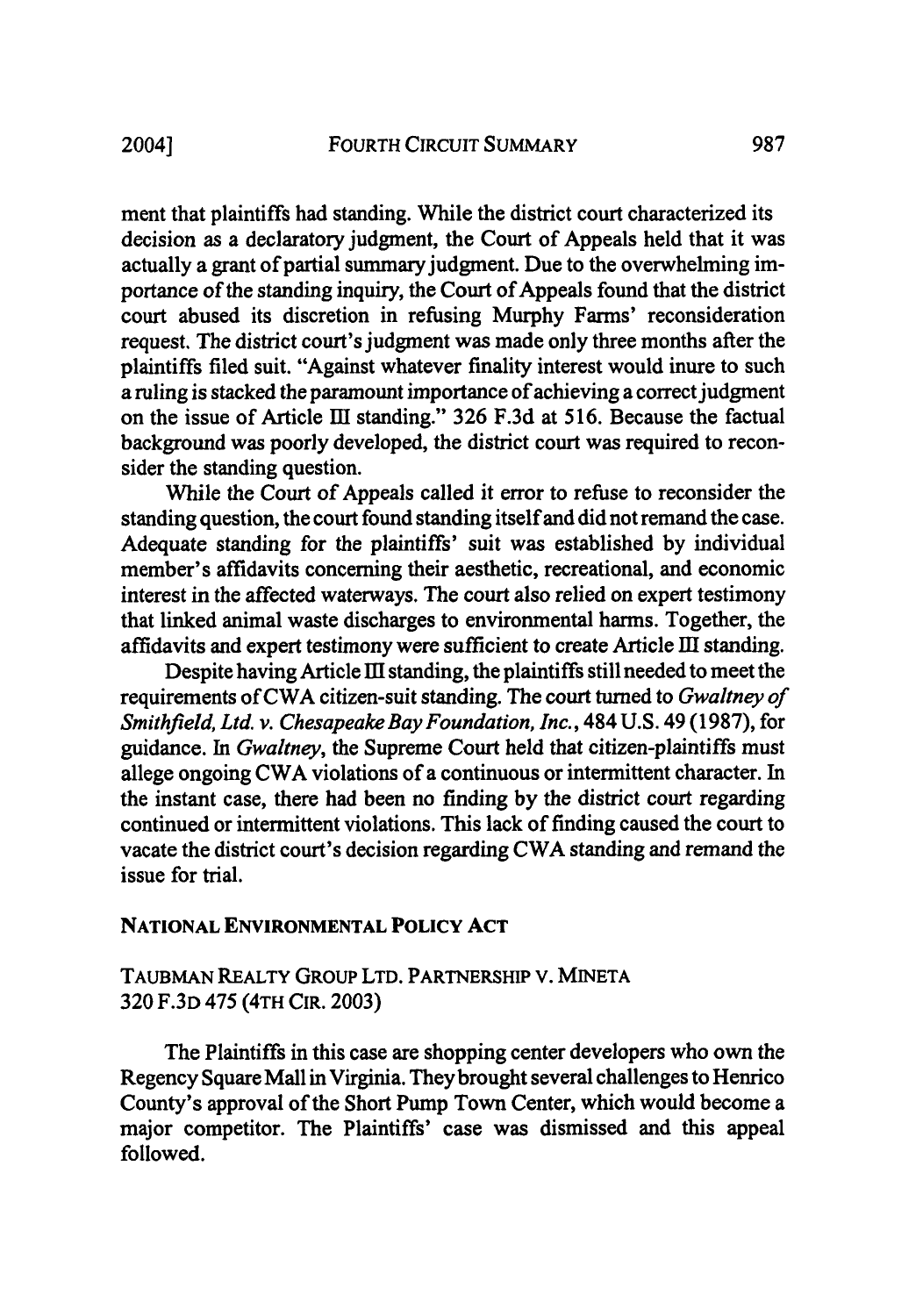The Plaintiffs argued that the approval was a major federal action under the National Environmental Policy Act ("NEPA") and thus required an environmental impact statement ("EIS"). The Plaintiffs thus claimed they were denied the opportunity to participate in the preparation of this statement under the Administrative Procedure Act ("APA"). This case is relevant to environmental law because of the determination of the court of appeals that, even assuming Article III standing, the Plaintiffs were not within the prudential "zone of interest" created by NEPA. The devaluation of the Plaintiff's property was an economic loss that NEPA was not meant to cover. The court did not seem to give any weight to Plaintiff's arguments that the new shopping center would create more traffic and pollution and thus increase the risk to the works at the Plaintiffs' mall. It may be that the court was reluctant to allow the use of NEPA and **APA** in what appears to be a traditional economic dispute.

The court affirmed *in toto* the district court's dismissal of Plaintiffs' complaint.

### **WETLANDS MANAGEMENT**

CRUTCHFIELD V. COUNTY OF HANOVER 325 F.3D 211 (4TH CIR. 2003)

Hanover County, Virginia was experiencing rapid population growth, which prompted it to adopt a "Smart Growth" plan in order to concentrate growth in areas with public services. The population growth, however, was beginning to strain the County's wastewater treatment infrastructure.

Hanover County satisfies its wastewater treatment needs through the use of two of its own facilities and a contract with neighboring Henrico County. Under the contract, Hanover County can send up to 5.4 million gallons of wastewater per day for treatment. When the County realized that its need for wastewater treatment would eventually expand beyond the terms of its contract with Henrico County, it began to evaluate wastewater options. The County decided to build its own wastewater treatment facility consisting of a pump station, a pipeline between the station and the treatment facility ("the Lee Davis pipeline"), an additional pipeline from the treatment facility to the Pamunkey River, and a discharge structure on the river bottom.

The plaintiffs owned nine hundred acres of farmland on the Pamunkey River adjacent to the proposed discharge structure, over which one of the proposed pipelines was to run. They filed numerous challenges to the project.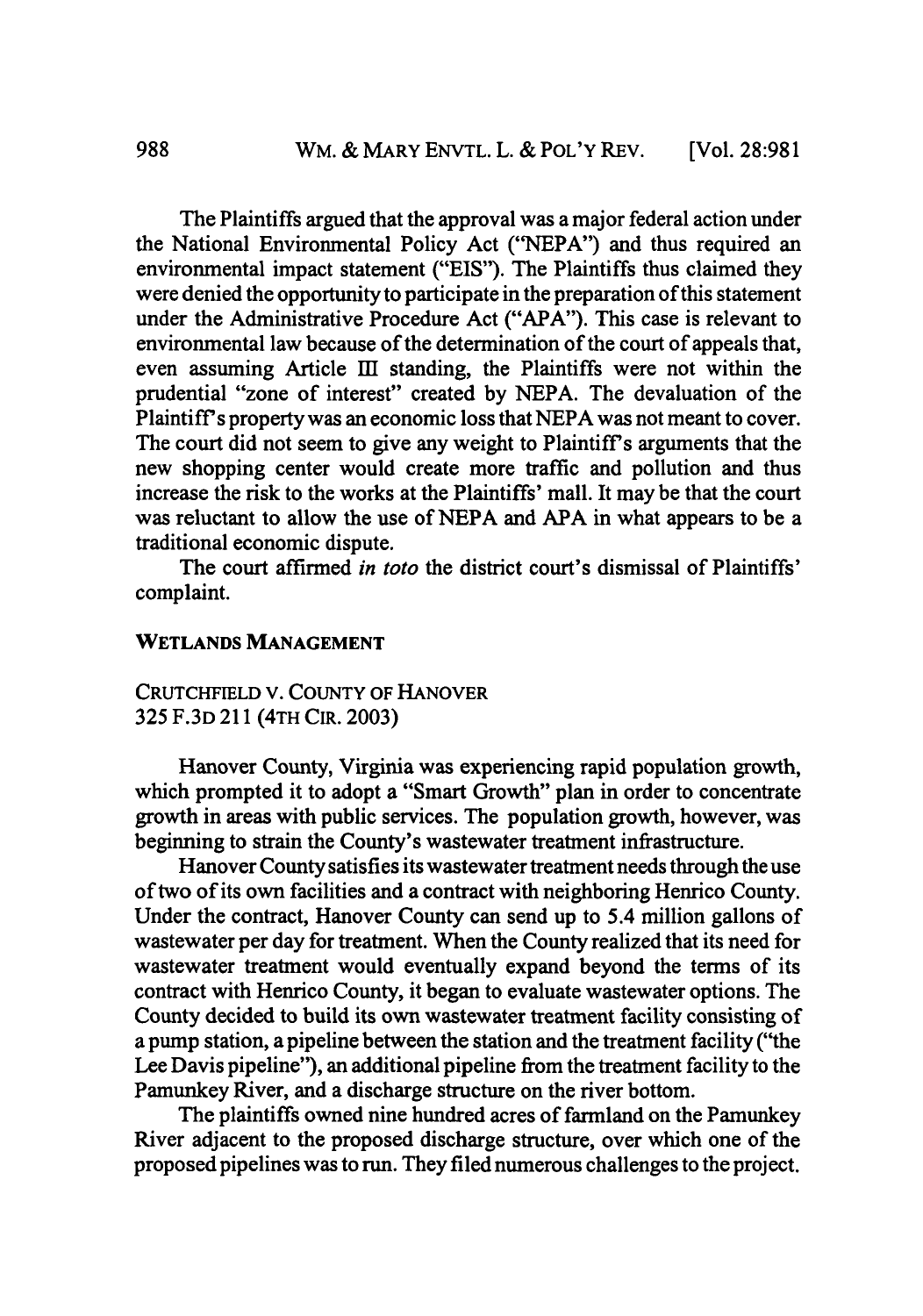As the project would involve the placement of dredge or fill material in a wetland, Army Corps of Engineers approval was needed. Two ways exist to obtain this approval: an individual permit approved on a case-by-case basis after a resource intensive review, public notice, and comment; or to fit the project under the scope of existing permits, which act as standing authorization to undertake categories of activities deemed to create only minimal environmental impact. These general permits are designated Nationwide Permits ("NWP") and any activities falling within their scope are automatically approved without individualized assessments. Corps regulations direct the Corps to review any individual permit applications to determine if they are eligible for approval under the less stringent NWP process.

The County's current proposal is its second attempt to support the Smart Growth initiative. The first proposal was identical to the current one, except that instead of the Lee David pipeline, a different pipeline ("the Interceptor") was proposed. The Interceptor would have more than a minimal effect on wetlands. The other aspects of the project were approved under the NWP process, while the proposal for the Interceptor was treated as a separate application for an individual permit.

The plaintiffs' challenge to the first proposal succeeded. Because the Interceptor was the only way to get wastewater to the treatment facility, the district court held that its separation from the rest of the project was improper. It vacated the approvals and ordered the Corps to treat the various elements of the project as an integrated whole. The County then abandoned the Interceptor in favor of the Lee Davis pipeline and submitted a revised proposal to the Corps. The Corps assigned new staff with no previous involvement to the application and began the procedure for review of individual permits. Notice was given, comments taken, and other agencies consulted. The plaintiffs continued to maintain that the proposal was incomplete and would not meet the County's need to remain under the limit set in the contract with Henrico County.

The Corps accumulated six thousand pages of administrative record and issued a forty-seven page memorandum. It concluded that the project could be approved under the NWP process. The plaintiffs appealed this decision to district court which applied rigorous scrutiny to the Corps decision and engaged in independent calculations. It found that the project would not meet the needs of the County and that other projects would be needed; these projects were not included in the application but needed to be included in the Corps analysis. The Corps' decision was deemed arbitrary and capricious, the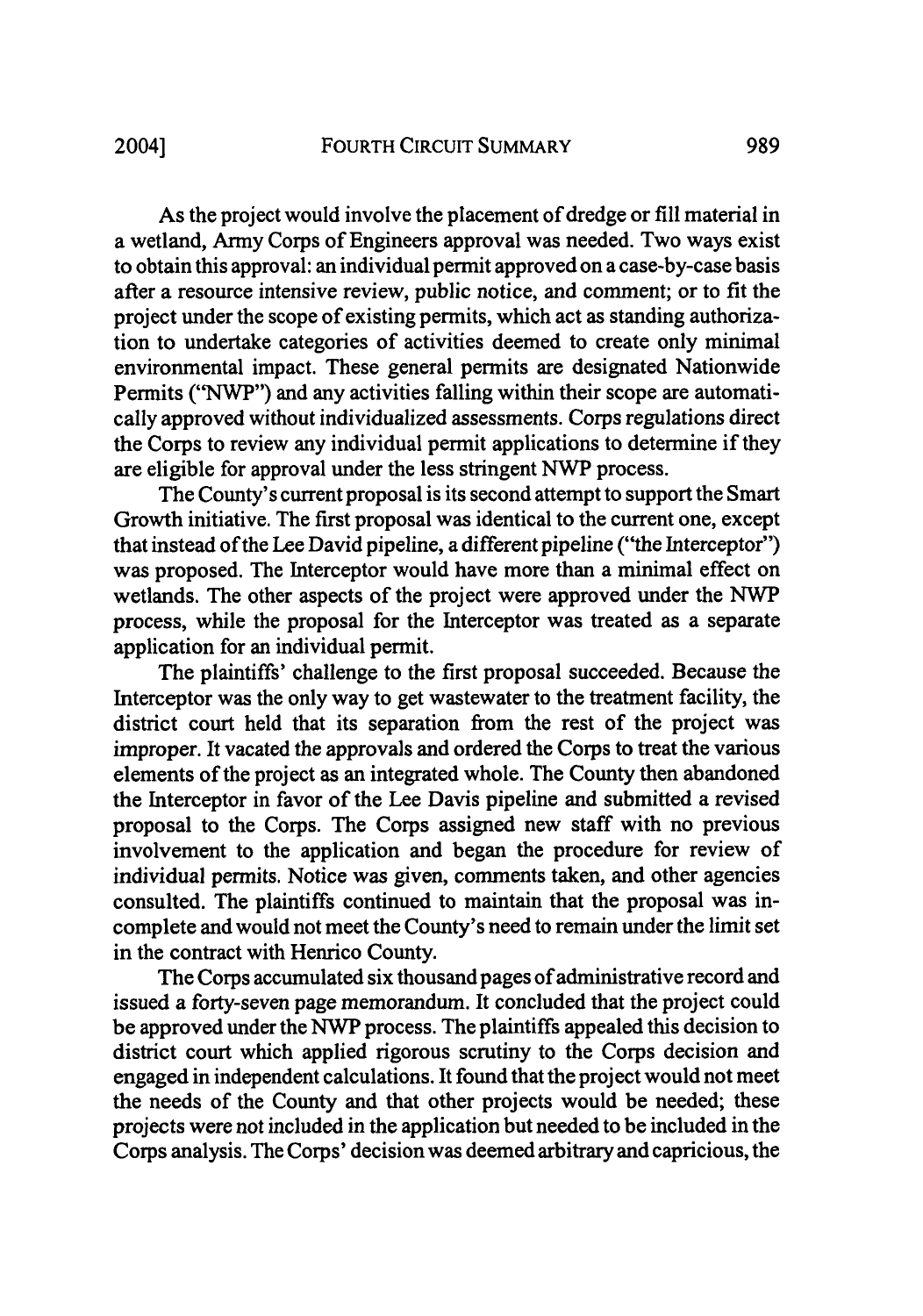NWP approval set aside, and the whole project was again remanded to the Corps.

The court announced that it would review both the facts and the law *de novo.* It held that the district court was mistaken when it applied heightened scrutiny to the Corps' decision. While arbitrary and capricious is the correct standard, the court could not substitute its judgments for the Agency's and must uphold reasonable Agency decisions. The district court did not grant the Corps' decision sufficient deference under *Chevron.* 467 U.S. 837, 842-45 (1984).

The court held that the procedures used by the Corps were appropriate. In light of regulations requiring the Corps to review all applications to determine whether they might be approved under NWP procedure, the Corps was justified in doing so, although the County's second proposal began life as an application for an individual permit. The district court's ruling that the Corps engaged in post-hoc rationalization by not citing to the regulation that requires all applications to be checked for NWP compliance was a misunderstanding of the regulation. The County was entitled to NWP review, and Corps compliance was a matter of obeying the law rather than a justification for a decision. The district court's alternate holding, that interested parties did not receive proper notice of potential NWP approval, also misunderstood the regulations involved because the process for individual permit approval necessarily includes review from NWP eligibility.

The court rejected Plaintiffs' contention that Corps regulations established a fifteen day deadline after receiving an individual application to determine whether the application met NWP requirements. The court thus found all the procedures used by the Corps to be lawful.

The Plaintiffs' second principal contention was that the County's proposal was not a single and complete project as required by Corps regulations. Their argument was that the proposed project would not prevent the County from exceeding the 5.4 million gallons per day that is the limit of their contract with Henrico County. Because the project could not meet this need, other projects would be needed and thus this particular project was not single and complete.

The court rejected this interpretation of the purpose of the project. Rather than staying under the contractual cap, the project's purpose was to aid implementation of the County's "Smart Growth" plan. Because this purpose would be met by the project, it was single and complete. Additionally, the judgment of whether a project is single and complete is the properly delegated job of the Corps, not that of an Article III court.